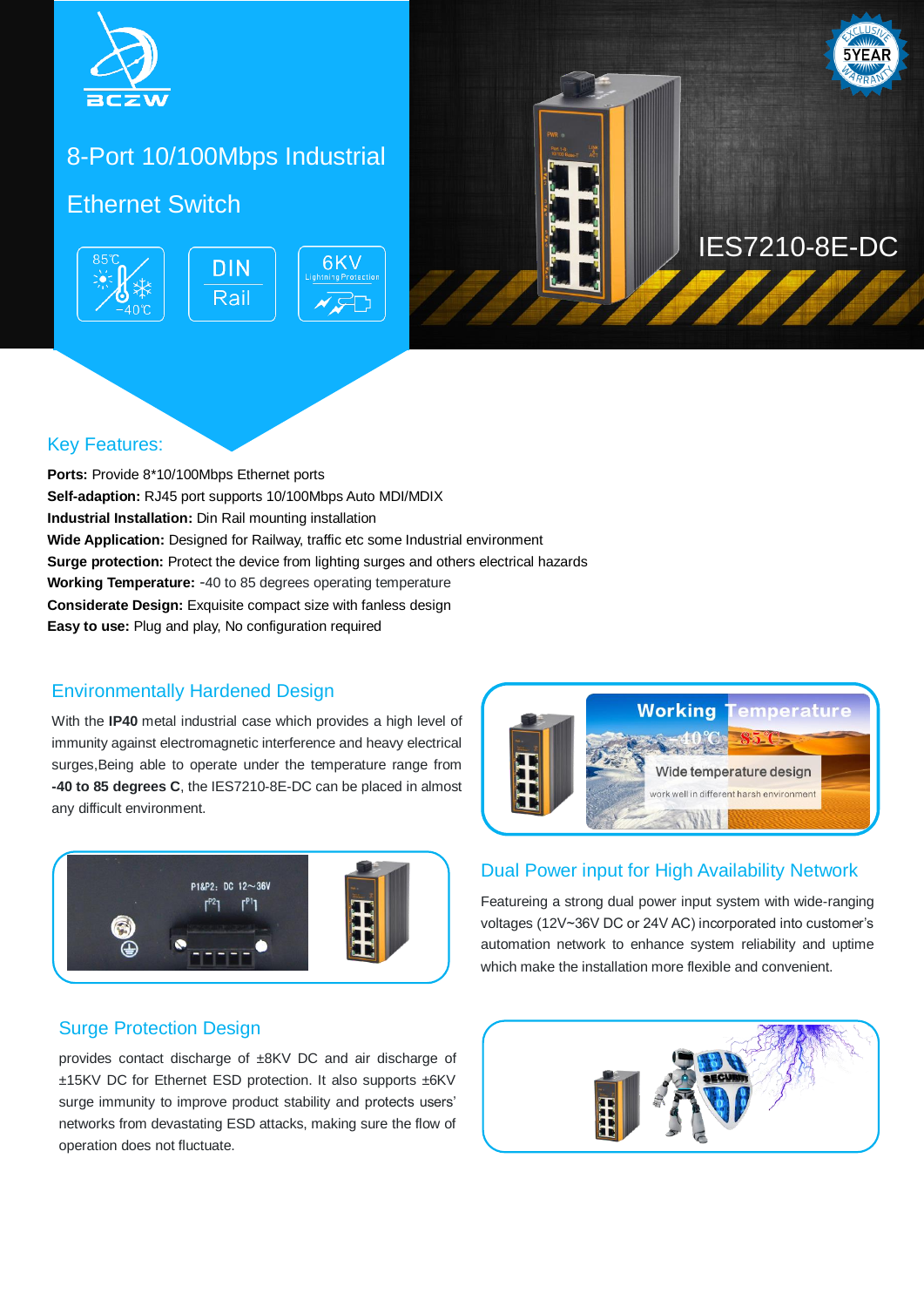## IES7210-8E-DC

# 8-Port 10/100Mbps Industrial Switch

## Technical Datasheet

| <b>Model</b>                   | <b>IES7210-8E-DC</b>                                                                                                         |         |  |
|--------------------------------|------------------------------------------------------------------------------------------------------------------------------|---------|--|
| <b>Hardware Specifications</b> |                                                                                                                              |         |  |
| Copper ports                   | 8 10/100BASE-T RJ45 auto-MDI/MDI-X ports                                                                                     |         |  |
| Connector                      | Removable 4-pin terminal block                                                                                               |         |  |
|                                | Pin 1/2 for Power 1; Pin 3/4 for Power 2                                                                                     |         |  |
| <b>LED Display</b>             | Power Indicator: PWR(green). Network Indicator: Link(yellow)                                                                 |         |  |
| Power requirements             | 12~36V DC                                                                                                                    |         |  |
| Power Consumption              | Less than 2Watts                                                                                                             |         |  |
| <b>Power Connector</b>         | Removable 4-pin terminal block, Pin 1/2 for Power 1; Pin 3/4 for Power 2                                                     |         |  |
| Installation                   | DIN-rail kit and wall-mount kit                                                                                              |         |  |
| Switch Performance             | Backplane bandwidth                                                                                                          | 1.8Gbps |  |
|                                | Packet forwarding rate                                                                                                       | 1.2Mpps |  |
|                                | <b>MAC</b> address                                                                                                           | 4k      |  |
|                                | Flow control<br>Back pressure for half duple. IEEE 802.3x pause frame for full duplex                                        |         |  |
| Enclosure                      | IP40 Metal case                                                                                                              |         |  |
| <b>ESD Protection</b>          | 6KV ESD                                                                                                                      |         |  |
| Dimension(W x D x H)           | 44.5 x 100 x 99mm (1.75in x 3.94in x 3.90in)                                                                                 |         |  |
| Weight                         | $0.46$ Kg                                                                                                                    |         |  |
| <b>Standards Conformance</b>   |                                                                                                                              |         |  |
| Network standard               | IEEE802.3i 10 BASE-T                                                                                                         |         |  |
|                                | IEEE802.3u 100 BASE-TX                                                                                                       |         |  |
|                                | IEEE 802.3x Full-Duplex Flow Control                                                                                         |         |  |
| <b>Stability Testing</b>       | FCC CFR47 Part 15, EN55022/CISPR22, Class A                                                                                  |         |  |
|                                | EMS:                                                                                                                         |         |  |
|                                | IEC61000-4-2 (ESD): ±8kV (contact), ±15kV (air)                                                                              |         |  |
|                                | IEC61000-4-3 (RS): 10V/m (80MHz-2GHz)                                                                                        |         |  |
|                                | IEC61000-4-4 (EFT): Power Port: ±4kV; Data Port: ±2kV<br>IEC61000-4-5 (Surge): Power Port: ±2kV/DM, ±4kV/CM; Data Port: ±2kV |         |  |
|                                | IEC61000-4-6 (CS): 3V (10kHz-150kHz); 10V (150kHz-80MHz)                                                                     |         |  |
|                                | IEC61000-4-16 (Common mode conduction): 30V (cont.), 300V (1s)                                                               |         |  |
|                                | IEC 60068-2-32 (free fall)                                                                                                   |         |  |
|                                | IEC 60068-2-27 (shock)                                                                                                       |         |  |
|                                | IEC 60068-2-6 (vibration)                                                                                                    |         |  |
| Environment                    |                                                                                                                              |         |  |
| Environment specification      | Operating temperature: -40°C~85°C, operating humidity: 5%~95%                                                                |         |  |
|                                | Storage temperature: -40°C~85°C, storage humidity: 5%~95%                                                                    |         |  |
|                                | 5 Years                                                                                                                      |         |  |
| Warranty                       |                                                                                                                              |         |  |